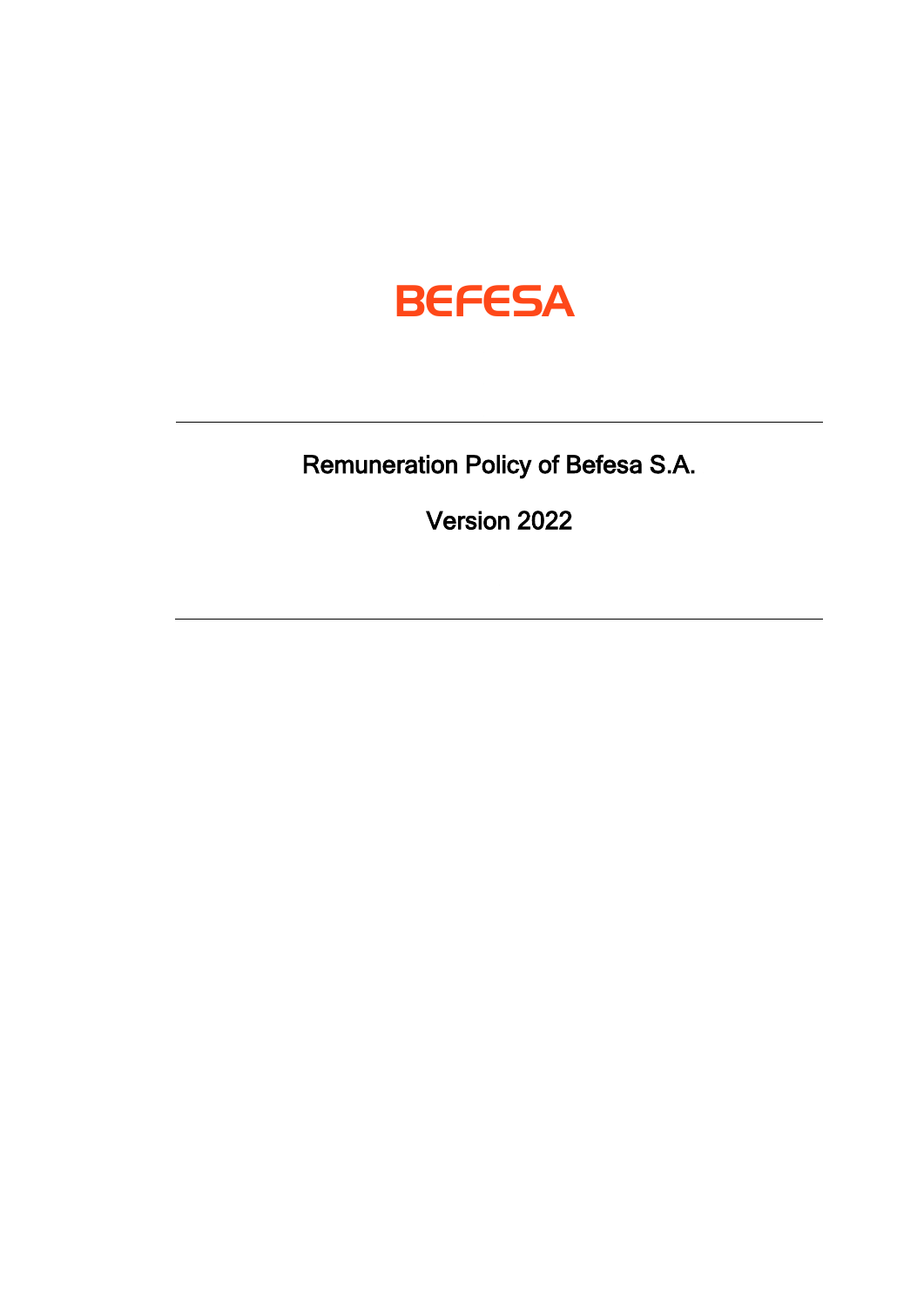# TABLE OF CONTENTS

| А.          | REMUNERATION OF THE EXECUTIVE DIRECTORS OF THE BOARD OF    |  |  |  |
|-------------|------------------------------------------------------------|--|--|--|
| T.          | GUIDING PRINCIPLES OF THE REMUNERATION SYSTEM FOR THE      |  |  |  |
| Π.          |                                                            |  |  |  |
|             | $\mathbf{1}$ .                                             |  |  |  |
|             | 2.                                                         |  |  |  |
|             | 3.                                                         |  |  |  |
| III.        | LEGAL PROVISIONS APPLICABLE TO THE REMUNERATION SYSTEM FOR |  |  |  |
|             | $\mathbf{1}$ .                                             |  |  |  |
|             | 2.                                                         |  |  |  |
|             | 3.                                                         |  |  |  |
|             | $\overline{4}$ .                                           |  |  |  |
|             | 5.                                                         |  |  |  |
|             | 6.                                                         |  |  |  |
|             | 7 <sub>1</sub>                                             |  |  |  |
| <b>B.</b>   | REMUNERATION OF THE NON-EXECUTIVE DIRECTORS OF THE BOARD   |  |  |  |
| $C_{\cdot}$ | PROCESS FOR DETERMINING, REVIEWING, AND IMPLEMENTING THE   |  |  |  |
| D.          |                                                            |  |  |  |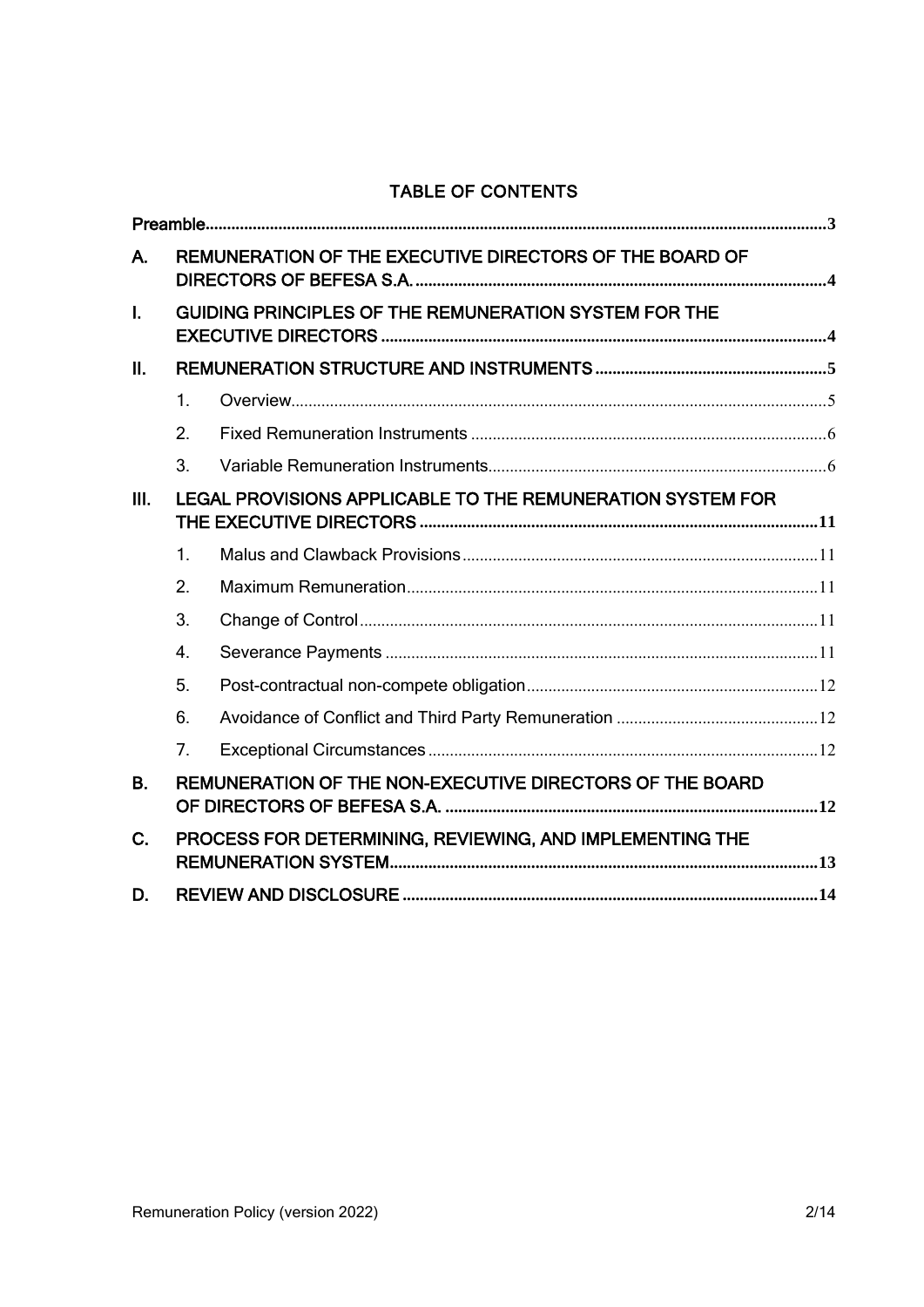#### <span id="page-2-0"></span>Preamble

Befesa S.A. ("Befesa" or "Company") aims to be a global leader in the management and recycling of hazardous residues for the steel and aluminum industries by continuing to play a growing role in a more sustainable world and the circular economy delivering sustainable profitable growth to its shareholders. To achieve this vision, Befesa's business strategy is focused on four core objectives: Developing improvements in existing technologies, optimizing operations and product quality, and increasing efficiency while investing in organic growth and scaling up its proven business model into new emerging markets. On the one side Befesa focuses on maintaining a leadership position in the markets where Befesa currently operates. On the other side Befesa focuses on expanding its position by replicating its business model in new markets that represent attractive dynamics, with a combination of environmental regulation and hazardous residue generation. The implementation of this business strategy is reflected in the Company's operational and strategic planning. The planning thus presents the targeted short- ,mid- and long-term development of the Company.

Befesa's remuneration system provides effective incentives for implementing the vision and achieving the corporate strategy successfully. The amount of the variable compensation components, in turn, depends on the achievement of demanding performance metrics or criteria that are derived from the Company's corporate planning as well as the stock price performance. This structure of the remuneration system promotes the business strategy and longterm development of the Company.

The remuneration system provides the Board of Directors with a regulatory framework within which the general composition of remuneration for members of the corporate bodies is determined, while retaining the necessary flexibility to respond quickly to changing market conditions.

Furthermore, the remuneration system follows the requirements of Article 7bis of the Luxembourg law of 24 May 2011 on Shareholder Rights, as amended.

The remuneration policy applies from the calendar year 2022 onwards. Any changes required to the service agreements of the Executive Directors and Non-Executives Directors will be implemented in due course. Already awarded tranches out of the existing Performance Stock Plan will not be adjusted retrospectively.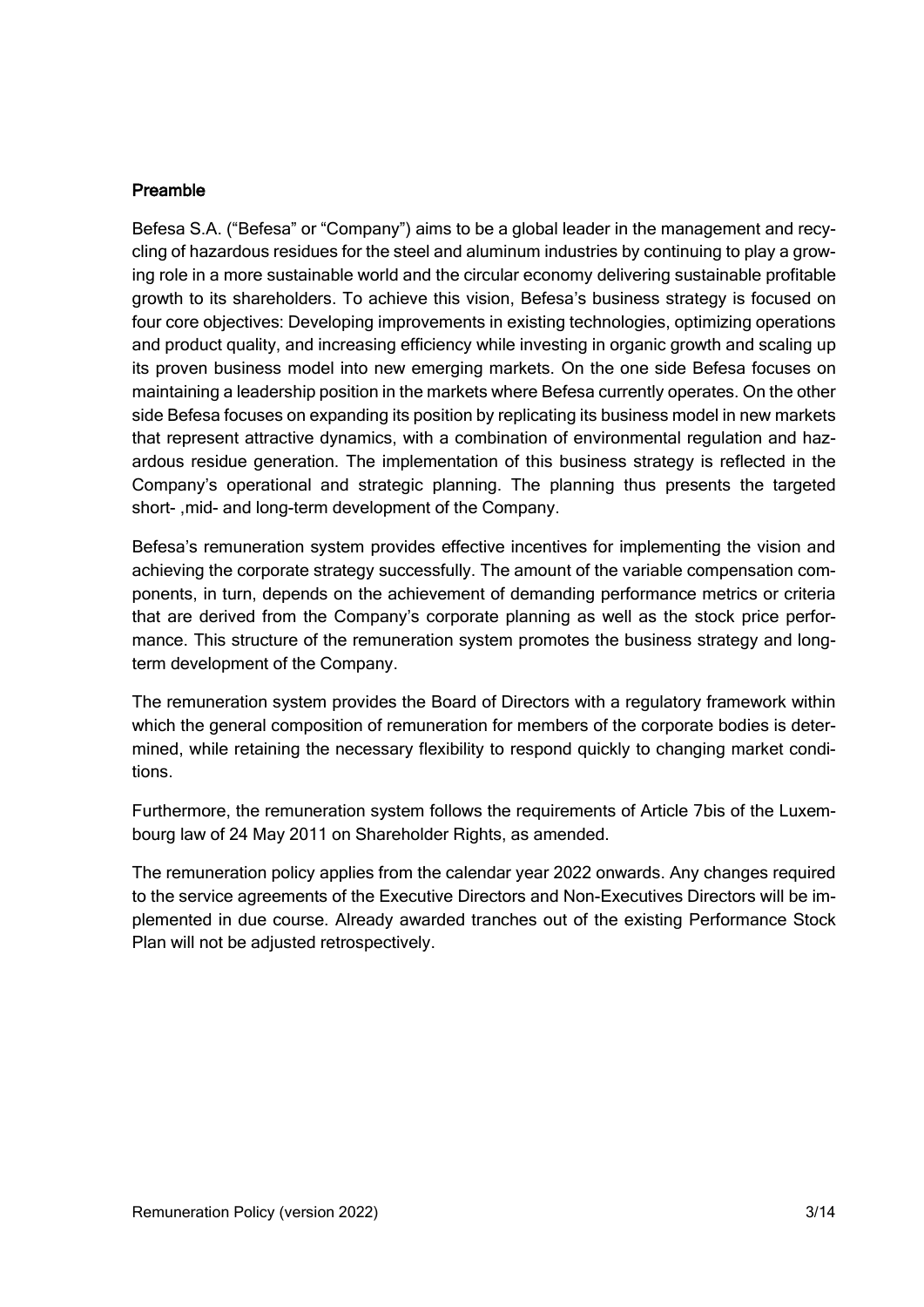## <span id="page-3-0"></span>A. REMUNERATION OF THE EXECUTIVE DIRECTORS OF THE BOARD OF DIRECTORS OF BEFESA S.A.

### <span id="page-3-1"></span>I. GUIDING PRINCIPLES OF THE REMUNERATION SYSTEM FOR THE EXECUTIVE **DIRECTORS**

The Board of Directors and the Nomination and Remuneration Committee of Befesa applies the following set of principles when determining the amount of remuneration and the remuneration system:

• Pay for performance: The Executive Directors of the Board of Directors are compensated in accordance with their duties and responsibilities. Both collective performance, which is measured by the success of the company, and individual performance are considered. ESG is a vital performance criteria and is part of the measurements.

• Long-term profitable growth: The increasing importance of a sustainable business within the steel and aluminum industry around the world is the foundation for the longterm profitable growth of Befesa. Therefore, remuneration is linked to relevant performance criteria for measuring this goal, such as the EBITDA, cash flow, and total shareholder return.

• Focus on long-term and sustainable corporate governance: The remuneration system is designed to promote the sustainable development of Befesa. For this reason, the long-term variable remuneration exceeds the amount of the one-year variable remuneration.

The remuneration system of the Executive Directors of the Board of Directors generally consists of fixed, non-performance-related and variable, performance-related remuneration instruments: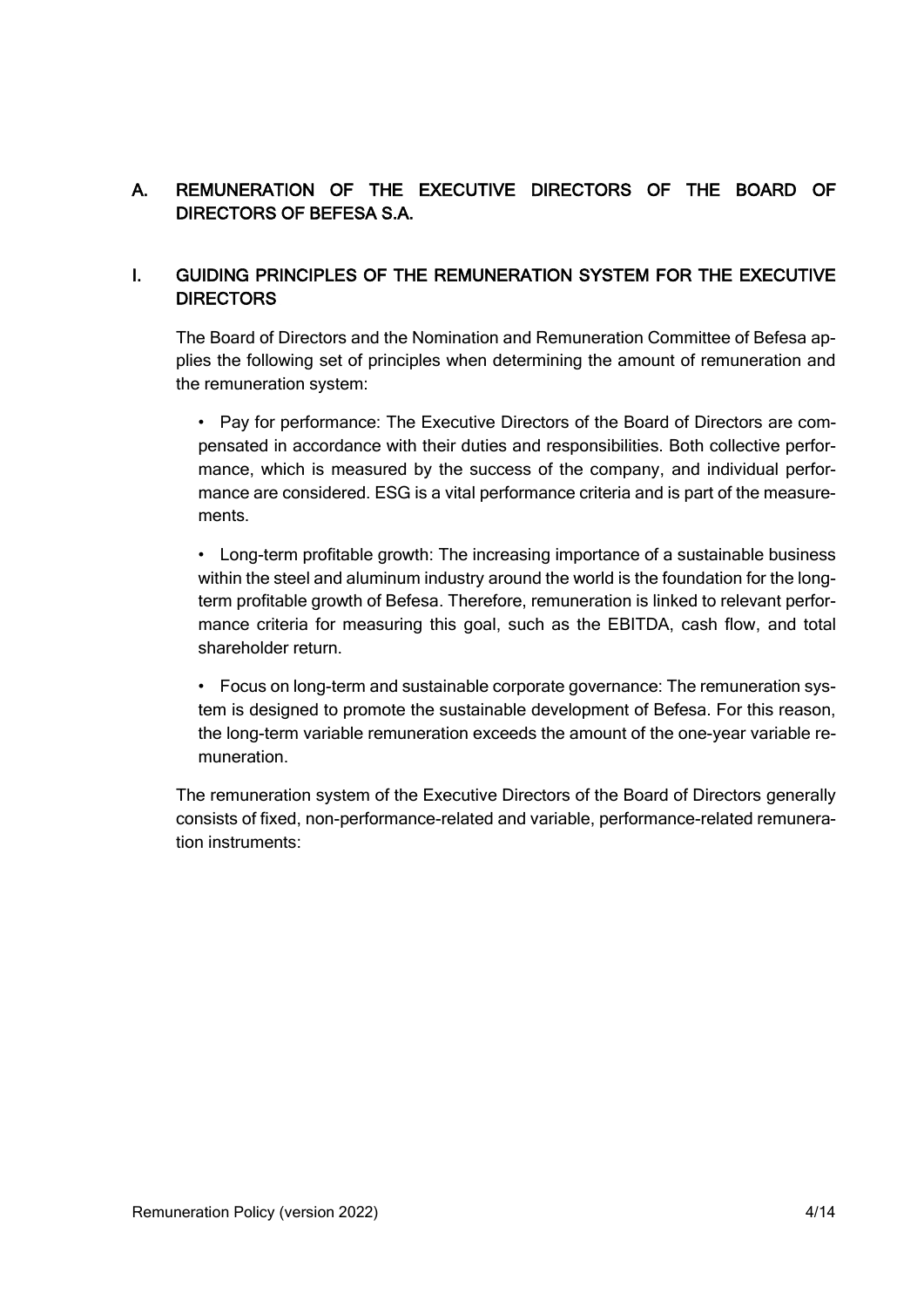| <b>Instruments of Executive Director Remuneration - Overview</b> |                                       |                                                                                                                                                                                                                                                                                                                                                                                        |  |  |
|------------------------------------------------------------------|---------------------------------------|----------------------------------------------------------------------------------------------------------------------------------------------------------------------------------------------------------------------------------------------------------------------------------------------------------------------------------------------------------------------------------------|--|--|
| <b>Fixed Instruments</b>                                         | Annual base<br>salary                 | . Fixed remuneration paid in twelve monthly installments                                                                                                                                                                                                                                                                                                                               |  |  |
|                                                                  | <b>Fringe Benefits</b>                | • Benefits such as company car and mandatory or statutory social security coverage                                                                                                                                                                                                                                                                                                     |  |  |
|                                                                  | One-year<br>Variable<br>Remuneration  | • One-year performance based cash payment<br>· Performance criteria e.g.:<br>• ESG (Environmental, health & safety and corporate governance)<br>· EBIT/EBITDA<br>. Net debt and cash flow<br>. Execution on strategic initiatives and return on growth projects                                                                                                                        |  |  |
| Variable Instruments                                             | Long-Term<br>Variable<br>Remuneration | • Stock-based compensation instrument with a three year performance period<br>• 70% performance component (Performance Stocks) linked to the following performance<br>criteria e.g.:<br>• Relative Total Shareholder Return<br>• EBITDA Compound Annual Growth Rate (CAGR)<br>• Operating Cashflow CAGR<br>• 30% retention component (Restricted Stocks) linked to a service condition |  |  |

The amount of the annual base salary reflects the relative status of the respective Executive Director position and the duties. The variable, performance-related remuneration instruments ensure that the Executive Directors act in line with the Company's strategy.

## <span id="page-4-0"></span>II. REMUNERATION STRUCTURE AND INSTRUMENTS

#### <span id="page-4-1"></span>1. Overview

The remuneration of the Executive Directors comprises fixed and variable instruments. The fixed instruments include the annual base salary and fringe benefits. The variable remuneration consists of the one-year variable remuneration (Annual Bonus) and the long-term variable remuneration (Stock Incentive Plan). The annual base salary together with the one-year and long-term variable remuneration, assuming a 100% target achievement, constitute the expected total direct remuneration.

Regarding the expected total direct remuneration of an Executive Director, the variable instruments generally outweigh the fixed remuneration instruments. Among the variable remuneration instruments, long-term variable remuneration predominates.

Depending on the Executive Director, the annual base salary is approximately between 20% and 35% of the expected total remuneration, the variable remuneration therefore corresponds to approximately 65% to 80% of the expected total direct remuneration. Thus, the focus lies on sustainable growth of the company without sacrificing the achievement of short-term operational successes.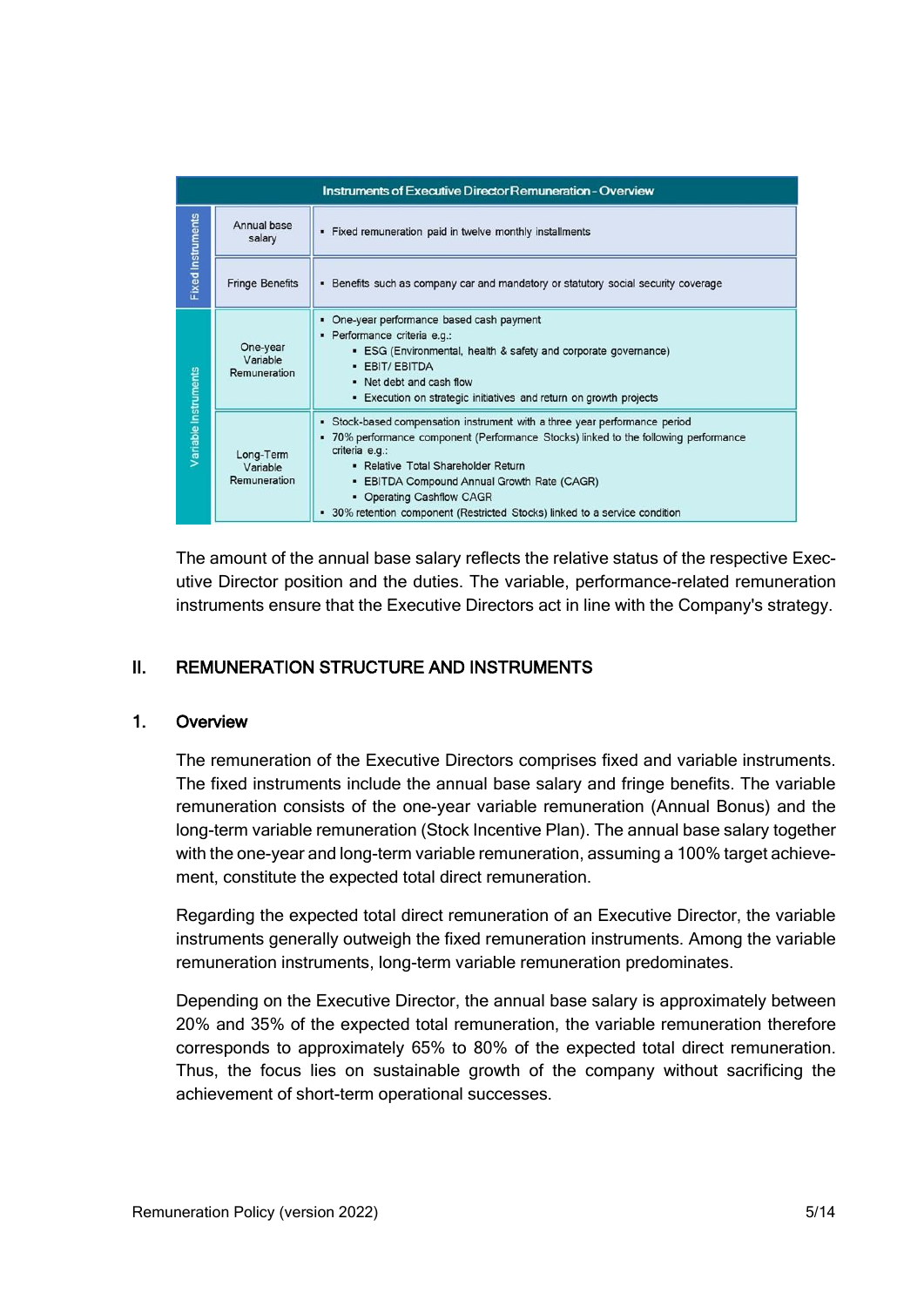Given the dynamic nature of the performance targets, the annual structures for future fiscal years may differ. Deviations may also occur in the event of any new appointments to the Board of Directors

#### <span id="page-5-0"></span>2. Fixed Remuneration Instruments

#### 2.1 Annual Base Salary

The annual base salary is the fixed gross compensation per fiscal year and is paid in twelve equal monthly instalments. The amount of the annual base salary reflects the relative status of the respective Board function and ensures an adequate opportunity and risk profile of the remuneration system for the Executive Directors.

All positions held by Executive Directors at Befesa S.A. affiliated companies (group-internal board mandates) as well as other mandates exercised at the request of Befesa and similar positions in companies with direct or indirect holdings, as well as activities in business associations are, in principle, compensated with the annual base salary.

### 2.2 Fringe Benefits

In general, Executive Directors receive fringe benefits that are in line with the market, such as a company car, insurance allowances or other benefits in kind, including mandatory or statutory social security coverage. Benefits may be provided on a one-time or recurring basis.

#### <span id="page-5-1"></span>3. Variable Remuneration Instruments

#### 3.1 One-year Variable Remuneration (Annual Bonus)

The Annual Bonus is based on a one-year performance period. It incentivizes achieving annual targets of the company derived, e.g. from the annual budgeting or broken down from long-term targets. The Annual Bonus is currently tied to the four listed performance criteria below

- 1. ESG: Environmental, health & safety, corporate governance
- 2. Earnings-related targets
- 3. Cash related targets
- 4. Strategy targets

ESG targets may be defined in the areas of occupational safety and health or in the areas of environment, social issues, and good corporate governance. The earnings-related targets can be based e.g., on EBIT and/or EBITDA, while net debt and cash flow developments may be considered as cash related targets. Strategy targets can focus on execution of strategic initiatives or the return on growth projects. All targets are to be approved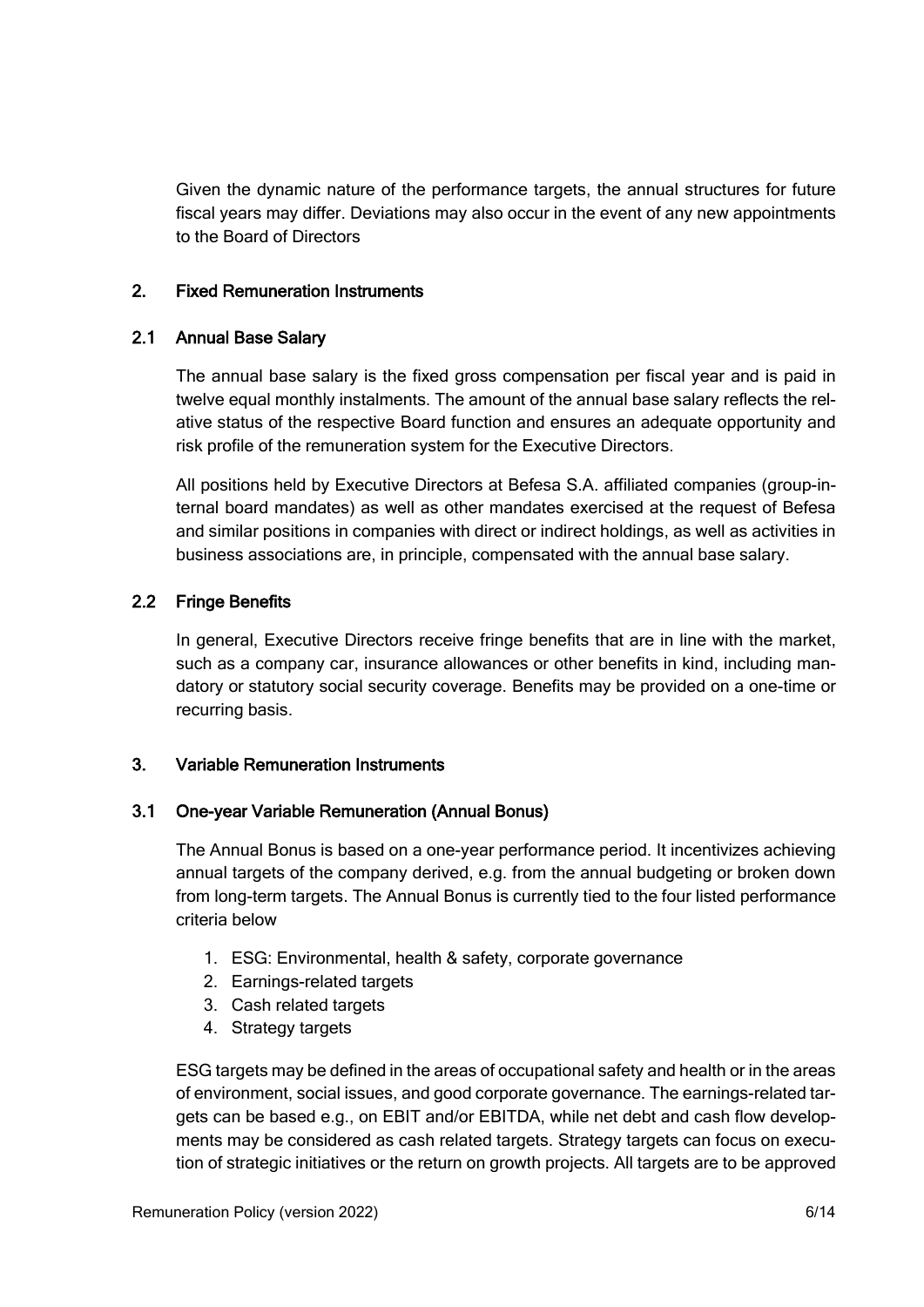by the Board of Directors based on a proposal of the Nomination and Remuneration Committee at the beginning of each fiscal year. The target corridors and the associated target achievement curves can be adjusted by the Board of Directors for the upcoming periods to better reflect the general development of the business.

In the case of measurable performance criteria, a target value and a target corridor, with a minimum and a maximum value, are defined, which are used to determine the degree of target achievement. If the target value is achieved, the degree of target achievement is 100% in each case; if the minimum value is reached or undercut, the degree of target achievement is 0%; and if the maximum value is reached or exceeded, the degree of target achievement is 200%. When a value between the minimum and target value and between the target and maximum value is achieved, the degree of target achievement is determined by linear interpolation. The target corridors and the associated target achievement curves can be adjusted by the Board of Directors with effect for the future, considering the general business development.

If, in exceptional cases, no provision is made for the measurability of target achievement, the Board of Directors shall determine the degree of target achievement within a target corridor of 0% to 200% at its discretion. If an assessment is made based on dutiful discretion, the Board of Directors shall ensure, based on a proposal of the Nomination and Remuneration Committee, that the assessment is comprehensible.

Considering the respective target achievement level and the relative weighting of the performance criteria, the overall target achievement level for a fiscal year is determined. The overall degree of target achievement is used to calculate the amount of the Annual Bonus, with the amount paid out being limited in each case to 200% of the target amount.

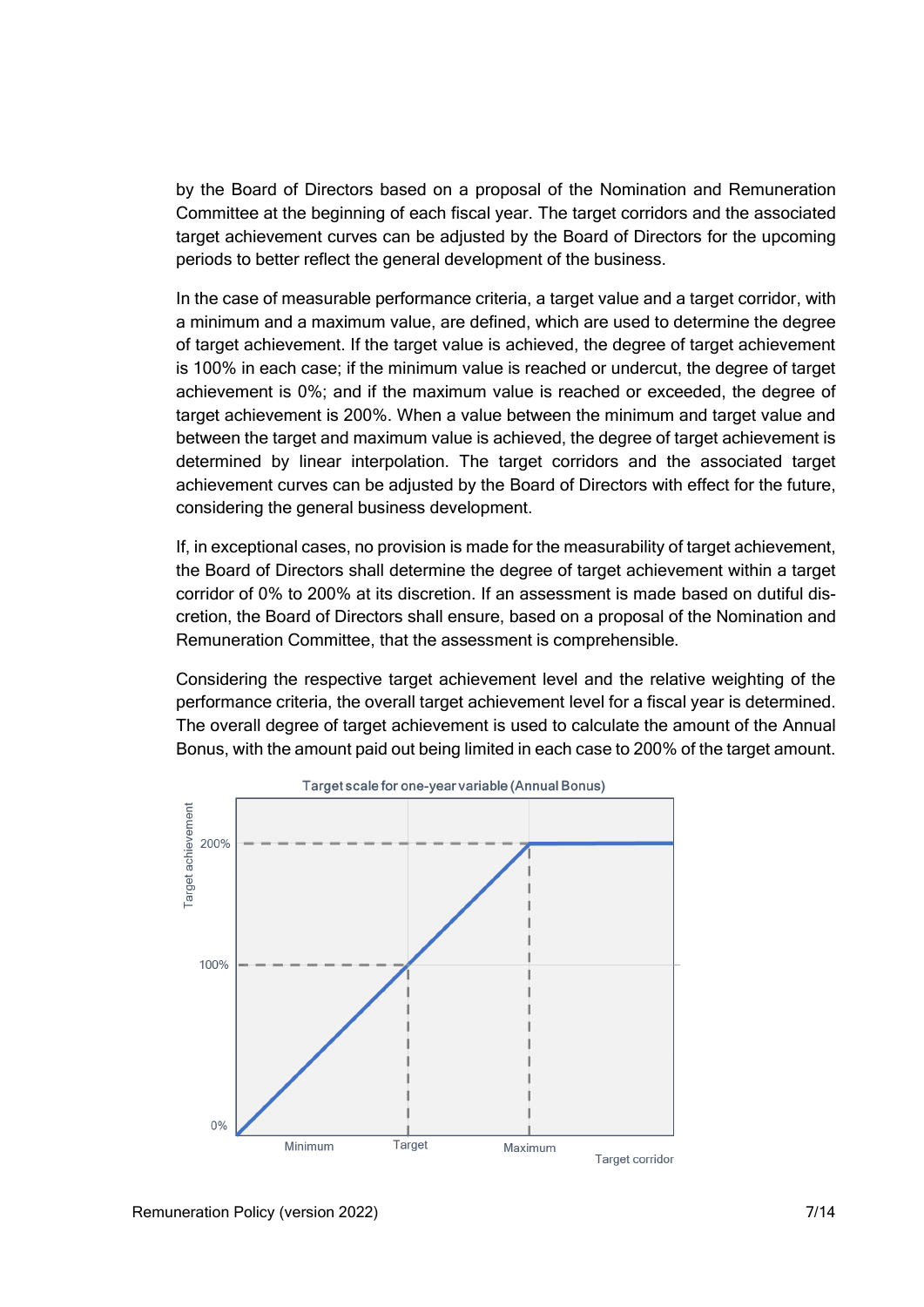The performance level for each performance target as well as the overall weighted performance level is subject to assessment and recommendation of the Nomination and Remuneration Committee and subsequently to the review and approval of the Board of Directors.

### 3.2 Long-term Variable Remuneration (Stock Incentive Plan)

The Stock Incentive Plan ("SIP") is intended to promote and incentivize the long-term performance of Befesa. Based on the respective performance criteria, the Executive Directors participate in the stock price performance and the achievement of the Company's strategy defined in cooperation with the Nomination and Remuneration Committee, subject to approval by the Board of Directors. The focus lies on sustainable, profitable stock development, appropriate earnings and cashflow development of the company.

The Stock Incentive Plan consists of two elements: The performance component (Performance Stocks) and the retention component (Restricted Stocks). While the performance component is linked to three performance criteria, the retention component is linked to the ongoing service of the Executive Director. Both are measured over a threeyear performance period. This performance period begins on January 1 of the year of award and ends on December 31 of the third year after award date.

Ambitious target achievement curves are defined for all performance criteria in a range from 0% to 200%. At the beginning of each performance period, the Board of Directors defines a target value for each measurable performance criterion at which target achievement is 100%. In addition, a minimum and maximum value is generally defined for the measurable performance criteria. If the value achieved reaches or falls below the minimum value, target achievement is 0%. From a value corresponding to the maximum value, target achievement is limited to 200%. In each case between the minimum value and the target value as well as the target value and the maximum value, target achievement is determined by linear interpolation.

In the case of non-measurable performance criteria or targets, the Nomination and Remuneration Committee, subject to review and final approval by the Board of Directors, determines the degree of target achievement within a target corridor of 0% to 200% at its due discretion after the end of the performance period and ensures that the assessment is comprehensible.

#### 3.2.1 Allocation of Incentive Stocks and Determination of Payout

For each Executive Director an individual number of initial Incentive Stocks is determined by the Nomination and Remuneration committee, subject to review and approval by the Board of Directors. The number of initial Incentive Stocks will remain constant over the full SIP plan cycle. In order to make sure that variable pay is long-term oriented the respective annual award value (number of initial Incentive Stocks multiplied by the average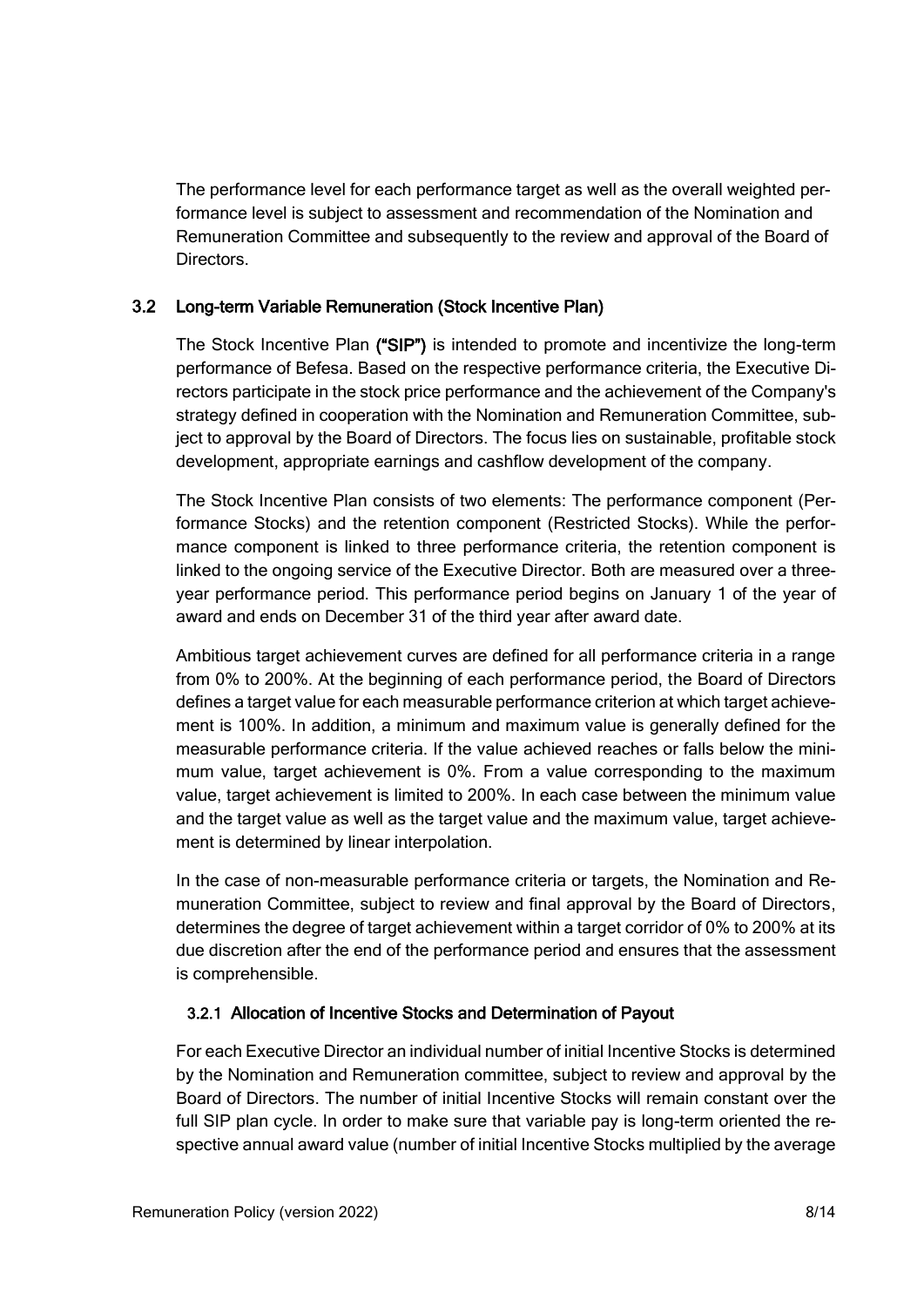closing price of the Befesa stock on the last ten trading days before the start of the performance period) is higher than the annual target bonus value. The final number of Incentive Stocks at the end of the three-year performance period depends on the achievement of the performance criteria for the Performance Stocks and the fulfillment of the service condition for the Restricted Stocks.

At the end of the performance period, the initial number of Performance Stocks of the tranche is multiplied by the overall target achievement level of the performance criteria and rounded to the next integer in accordance with commercial principles. This multiplication results in the final number of Performance Stocks of the tranche. The final number of Performance Stocks is multiplied by the average closing price of the Befesa stock on the last ten trading days before the end of the performance period.

If the service condition for the Restricted Stocks has been met, the final number of Restricted Stocks is equal to the initial number and multiplied by the average closing price of the Befesa stock on the last ten trading days before the end of the performance period.

The combined values of the Performance Stocks and the Restricted Stocks present the overall payout. The overall payout is capped at 510% of the award value. This results from a maximum target achievement of 200% for the Performance stocks. For both types of Incentives Stocks the stock price increase is capped at 200% compared to the stock price at award. The stock price at award is defined as the average of the closing prices of the Befesa stock on the Xetra trading market of the Frankfurt Stock Exchange over a period of ten trading days prior to the respective award date.

### 3.2.2 Performance Component

The target achievement of the performance component is measured using three performance criteria: The three-year relative Total Shareholder Return (TSR), the Compound Annual Growth Rate (CAGR) of the average earnings before interest, taxes, depreciation, and amortization (EBITDA) and the Compound Annual Growth Rate (CAGR) of the Operating Cashflow over the respective performance period. For all three performance criteria, the Board of Directors, based on a proposal by the Nomination and Remuneration Committee, defines a specific target scale for each year. Based on the target scales, the overall target achievement for the relevant performance period can be deduced.

The three-year relative TSR serves as stock price-based target and is determined to a suitable local, sector or industry peer group or a suitable market index. To determine the performance of the Befesa stock relative to the peer group or market index, the absolute performance of both the Befesa Stock as well as the peer group or the suitable market index (performance index) is calculated over three years. The gross dividend per stock will be notionally reinvested during this period. Absolute outperformance is calculated in percentage points (pp).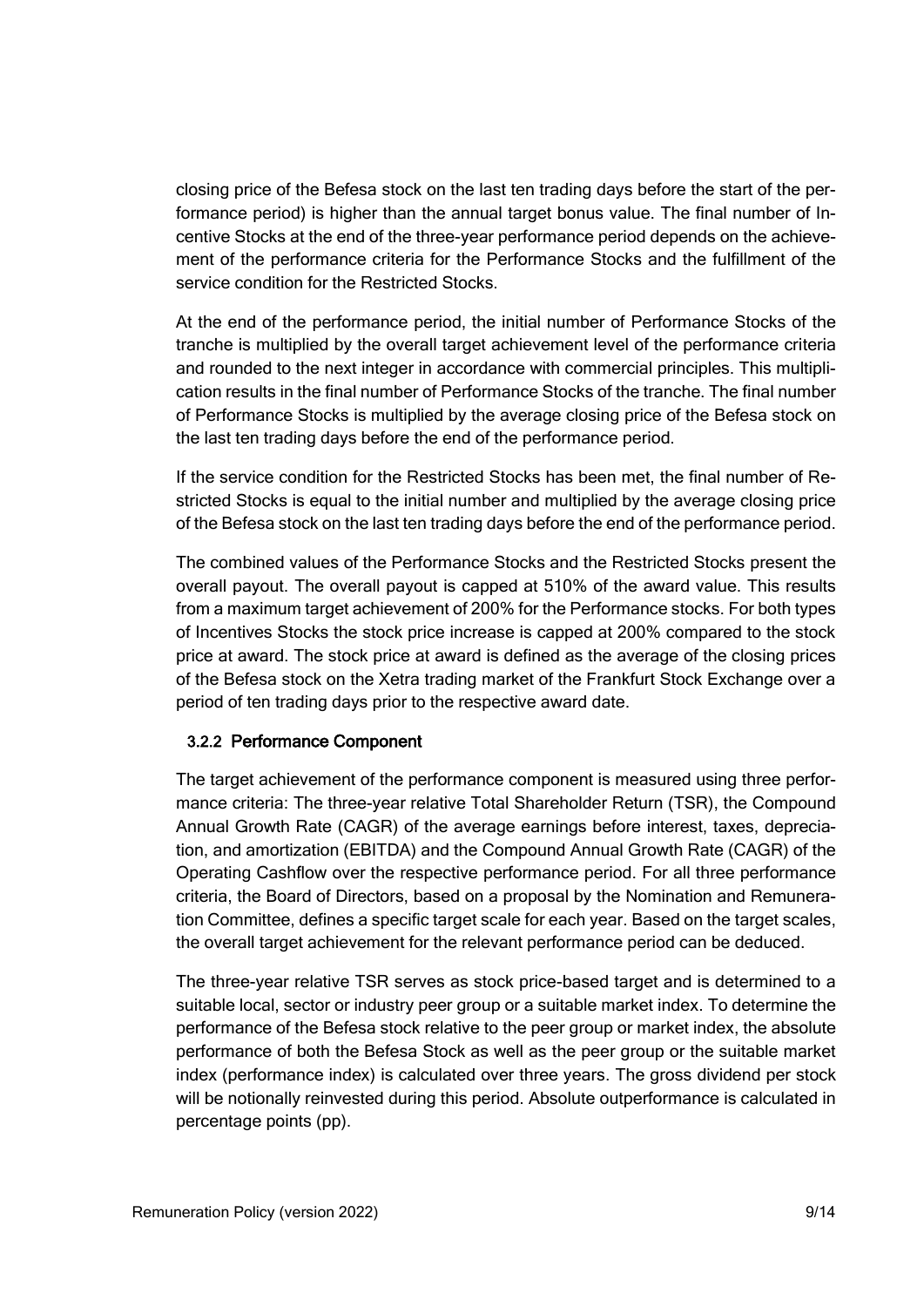The EBITDA CAGR is calculated as the annual growth rate of the Company's EBITDA over the performance period. This criterion compares the EBITDA at the beginning of the performance period with the value of the EBITDA at the end of the performance period and as a result provides an average linear annual slope of EBITDA. EBITDA is the fundamental performance criterion of the Befesa business model and viewed as the prevailing measure for the successful development of Befesa. This legitimates an additional emphasis of the EBITDA in Befesa's long-term variable compensation.

The same mechanism as for the EBITDA CAGR also applies for the Operating Cashflow CAGR.

The final values for both metrics are based on the consolidated financial statements of Befesa S.A. The target achievement of the performance components can vary between 0% and 200%.

In exceptional cases the Board of Directors shall be allowed to change the performance criteria and the target corridors to be able to take sufficient account of adjustments in the long-term corporate strategy and changes in the business environment. In these exceptional cases the adjustments will be made transparent by the Board of Directors.

### 3.2.3 Retention Component

The retention component is based on the Executive Director's continued service over the performance period.

At the beginning of the performance period, 30% of the allocated Incentive Stocks are awarded as Restricted Stocks. To determine the payout, these are multiplied by the average of the closing prices of the Befesa stock on the Xetra trading market of the Frankfurt Stock Exchange determined over a period of ten trading days prior the end of the performance period.

The payment of the Restricted Stock only applies to Executive Directors who provide services to the Company over the performance period and is intended to promote the retention of Executive Directors.

#### 3.3 Extraordinary Items

The Board of Directors may, at its due discretion, offer the Executive Directors the prospect of a special bonus for the achievement of specific strategic targets of Befesa if, in the view of the Board of Directors and based on a recommendation by the Nomination and Remuneration Committee, an additional incentive for all or individual Executive Directors is appropriate in the specific situation of the Company and in the interests of the Company. In principle, a special bonus should be long-term and can be structured either cash-based or stock-based. The structure of the special bonus should constantly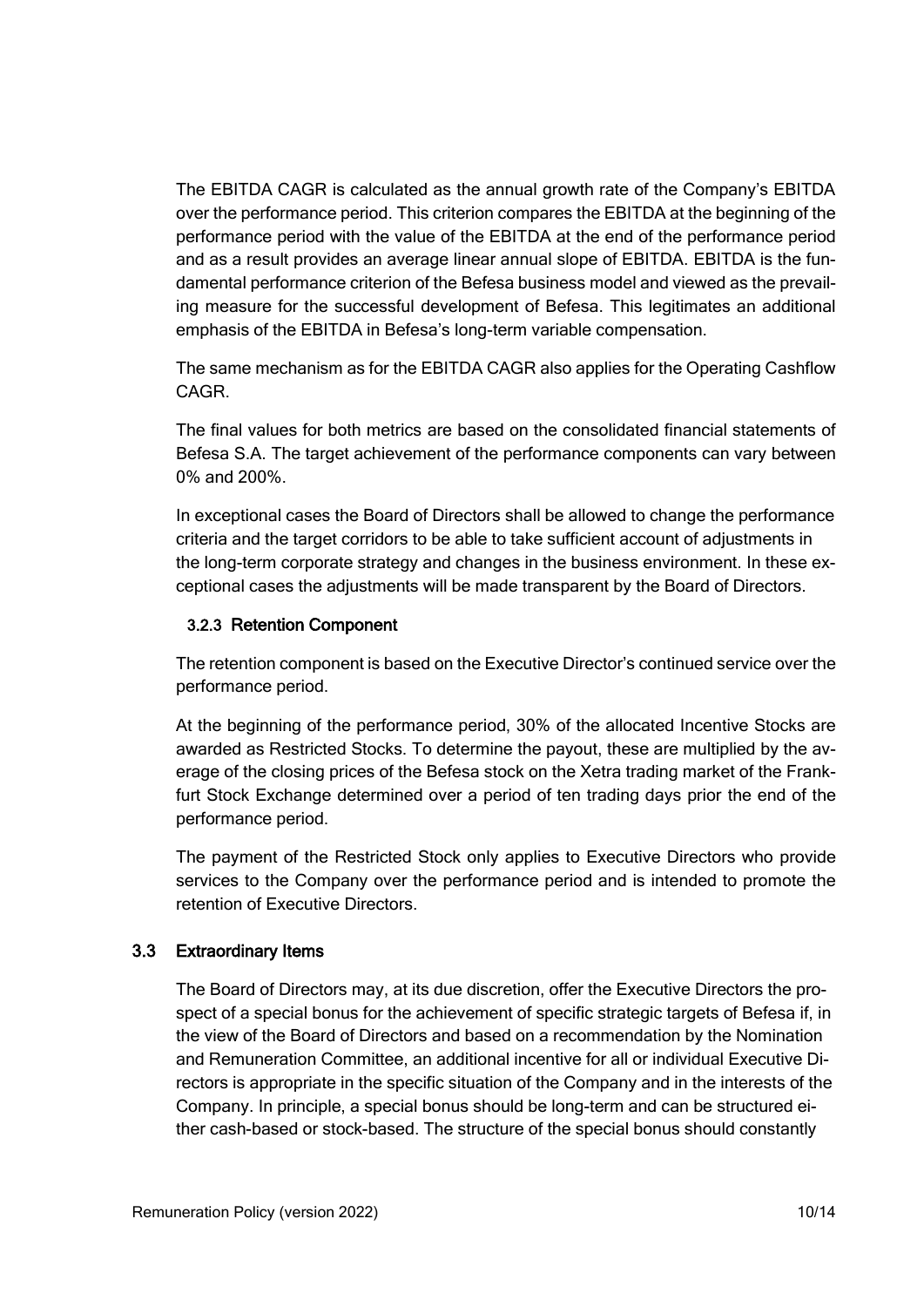ensure consistency with shareholder interests and long-term sustainable Company development. In these specific cases the reasoning will be made transparent by the Board of Directors.

## <span id="page-10-0"></span>III. LEGAL PROVISIONS APPLICABLE TO THE REMUNERATION SYSTEM FOR THE EXECUTIVE DIRECTORS

#### <span id="page-10-1"></span>1. Malus and Clawback Provisions

The Board of Directors is authorized to withhold or reclaim variable remuneration instruments in cases where an Executive Director commits serious misconduct that has demonstrably caused damage to the Company or fails to comply with internal Company policies. The Board of Directors ensures that appropriate contractual provisions are included in the service contracts. Withholding or reclaiming the amount paid out is at the discretion of the Board of Directors based on a recommendation by the Nomination and Remuneration Committee.

#### <span id="page-10-2"></span>2. Maximum Remuneration

In addition to the caps established with respect to the Annual Bonus, the long-term variable remuneration, annual base salary, and the fringe benefits, there is a maximum amount for the total compensation of each Executive Director. The maximum remuneration achievable reflects the payout amounts of the sum of the annual base salary, the maximum one year variable and the long-term variable per annum per Executive Director. The maximum remuneration achievable for each Executive Director per annum may not exceed €9 million and a total of €23 million for all Executive Directors.

### <span id="page-10-3"></span>3. Change of Control

In case of a takeover of more than 50% of voting rights in the Company, each Executive Director has the right to terminate his agreement within six months after the effectiveness of the takeover. If a member terminates her/his agreement, any payments made to him/her, if any, shall not exceed the Severance Payment Cap.

#### <span id="page-10-4"></span>4. Severance Payments

In the event of premature termination of the service agreement, any payments to be agreed are limited to a maximum of 2.0 annual remunerations and may not exceed the value of the remuneration for the remaining term of the service agreement. The calculation of this maximum amount is based on the remuneration of the past fiscal year consisting of annual base salary, one-year variable remuneration, and the long-term variable remuneration both assessed at their target amounts (100% target achievement).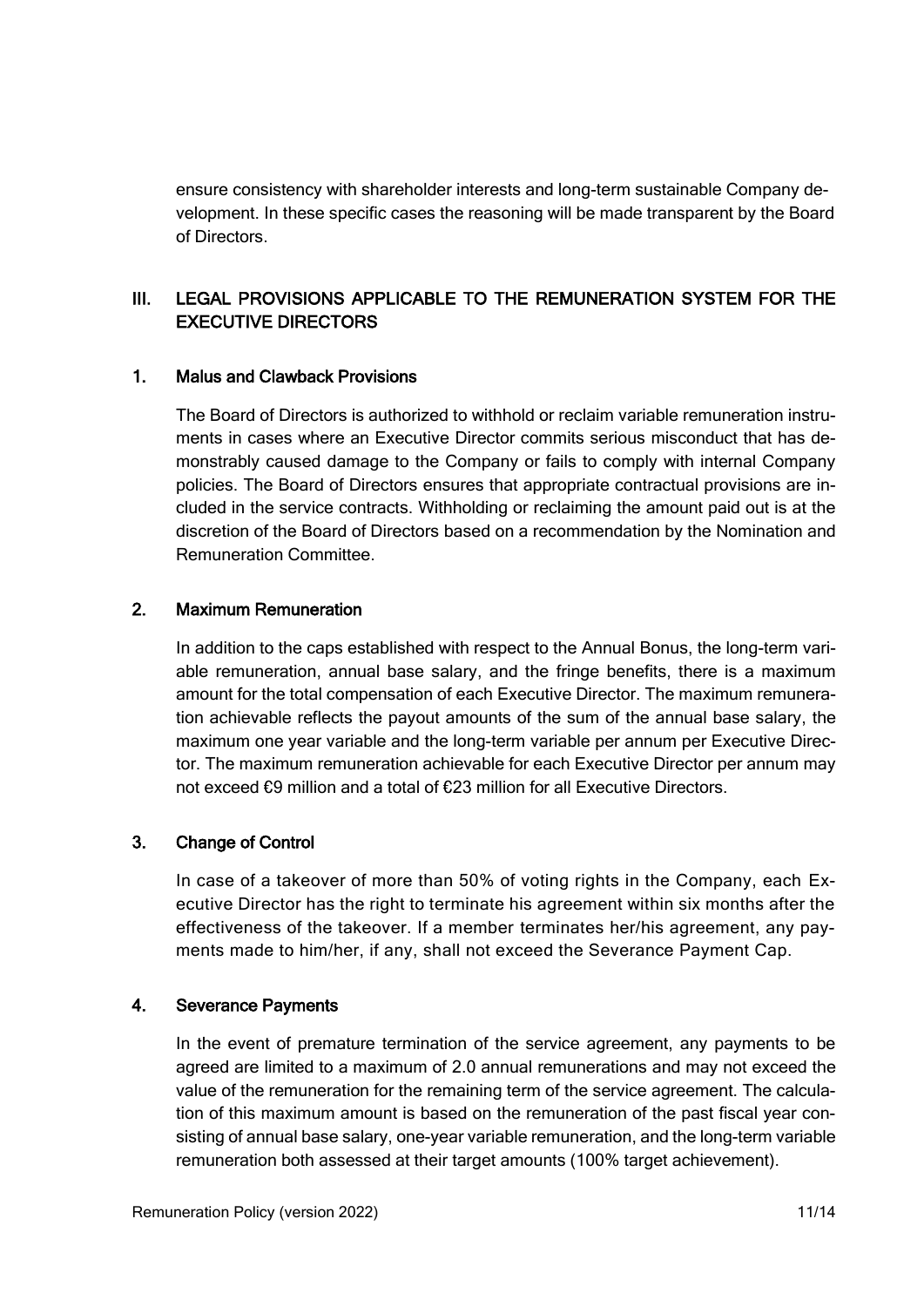#### <span id="page-11-0"></span>5. Post-contractual non-compete obligation

For a period of twelve months following the effective date of termination of the agreement of an Executive Director, the member shall neither directly nor indirectly work for a competitor of Befesa S.A. During the term of a post-contractual non-compete obligation, the member receives a compensation amounting to 50% of her/his last annual base salary.

#### <span id="page-11-1"></span>6. Avoidance of Conflict and Third Party Remuneration

The Executive Directors shall not exercise any external activities that are in conflict with the interests of Befesa and shall not accept any remuneration from third parties for or related to their services for Befesa S.A. and affiliated companies.

#### <span id="page-11-2"></span>7. Exceptional Circumstances

In exceptional circumstances, Befesa S.A. can temporarily deviate from the remuneration policy. Exceptional circumstances are situations in which the deviation form the remuneration policy is necessary to serve the long-term interest and the sustainability of the Company or to assure its viability.

Extraordinary developments during the performance period may be considered by the Board of Directors at the recommendation of the Nomination and Remuneration Committee at its reasonable discretion when determining the target achievement, both regarding the Annual Bonus and the Stock Incentive Plan. This may lead to an increase or decrease in the respective variable compensation, although the cap on the payout amount may not be exceeded by such an adjustment. Extraordinary circumstances in this context are special circumstances that are not adequately covered by the defined targets and are based on conditions beyond the control of the Company. In particular these may but not exclusively be atypically far-reaching changes in the economic conditions, inflation, significant changes in accounting and valuation methods, a decline in earnings due to a loss of reputation in the entire sector, losses due to extreme natural disasters and significant fluctuations in exchange rates, provided that these specific effects were not predictable. On the other hand, fluctuating market developments are generally not considered to be extraordinary developments.

### <span id="page-11-3"></span>B. REMUNERATION OF THE NON-EXECUTIVE DIRECTORS OF THE BOARD OF DIRECTORS OF BEFESA S.A.

The supervisory and advisory activities, carried out by the Non-Executive Directors (NED), are intended to promote the business strategy and the long-term development of Befesa. The remuneration system for the NED takes account of the responsibilities, scope, and workload of the activities of the NED of Befesa S.A. Befesa aims to provide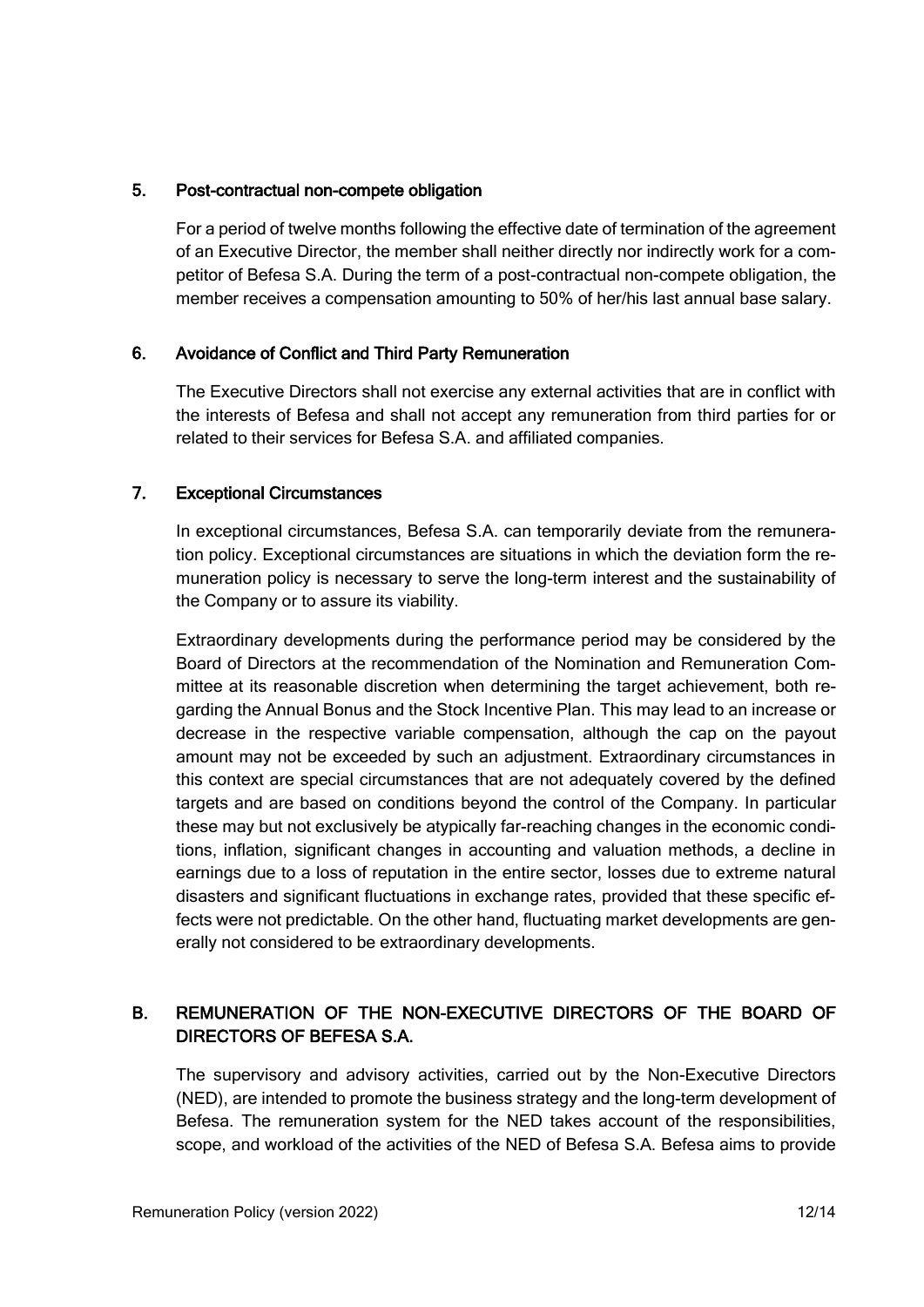a competitive and market adequate compensation supporting the recruitment and retention of NED with the necessary experience and expertise.

The remuneration of the NED of the Board of Directors is limited to fixed remuneration instruments. NED shall not receive any variable remuneration, i.e. the variable remuneration awarded for the years 2019-2021 will not be renewed and no further variable renumeration will be awarded to NED. The amount of the annual fix remuneration reflects the relative status of the position and the duties of the NED. Due to the great responsibility and time engagement required by their respective functions, an additional yearly remuneration is awarded to the Chair of the Board, and to the Chair of Board's committees. The Board of Directors may award additional remuneration to Non-Executive Directors who are entrusted with specific duties or missions.

Currently, the Chair of the Board of Directors receives around 1.5 times the compensation of an ordinary NED. The Chair of the Audit Committee receives around one-third additional compensation compared to an ordinary Non-Executive Directors. In case of the establishment of an additional committee, the Board of Directors shall decide at its own discretion if a compensation for the Committee Chair shall be provided.

Befesa prefers to include the participation in committees in the annual fix remuneration instead of through separate fees, assuming a similar involvement of the Non-Executive Directors and reducing the complexity of the NED compensation. Therefore, the current annual fix remuneration covers attendance of Board of Directors meetings and committee membership as well as the attendance of committee meetings.

In order to ensure alignment with market practices, the remuneration of NED is reviewed, on a regular basis, against benchmarks with peer companies.

During their term and for a period of twelve months following the effective date of termination of the agreement of an NED, the NED shall neither directly nor indirectly service a competitor of Befesa S.A.

## <span id="page-12-0"></span>C. PROCESS FOR DETERMINING, REVIEWING, AND IMPLEMENTING THE REMUNERATION SYSTEM

The Board of Directors, based on the review and recommendations of the Nomination and Remuneration Committee, develops the remuneration system as well as the compensation levels of the executive members of the Board of Directors whereas the compensation of the non-executive members of the Board of Directors is approved by the General Meeting.

The appropriateness of the compensation of the Board of Directors is assessed in detail regularly. To perform this review a horizontal comparison of the remuneration structure and level of the individual Director with suitable local, sector or industry peer group or a